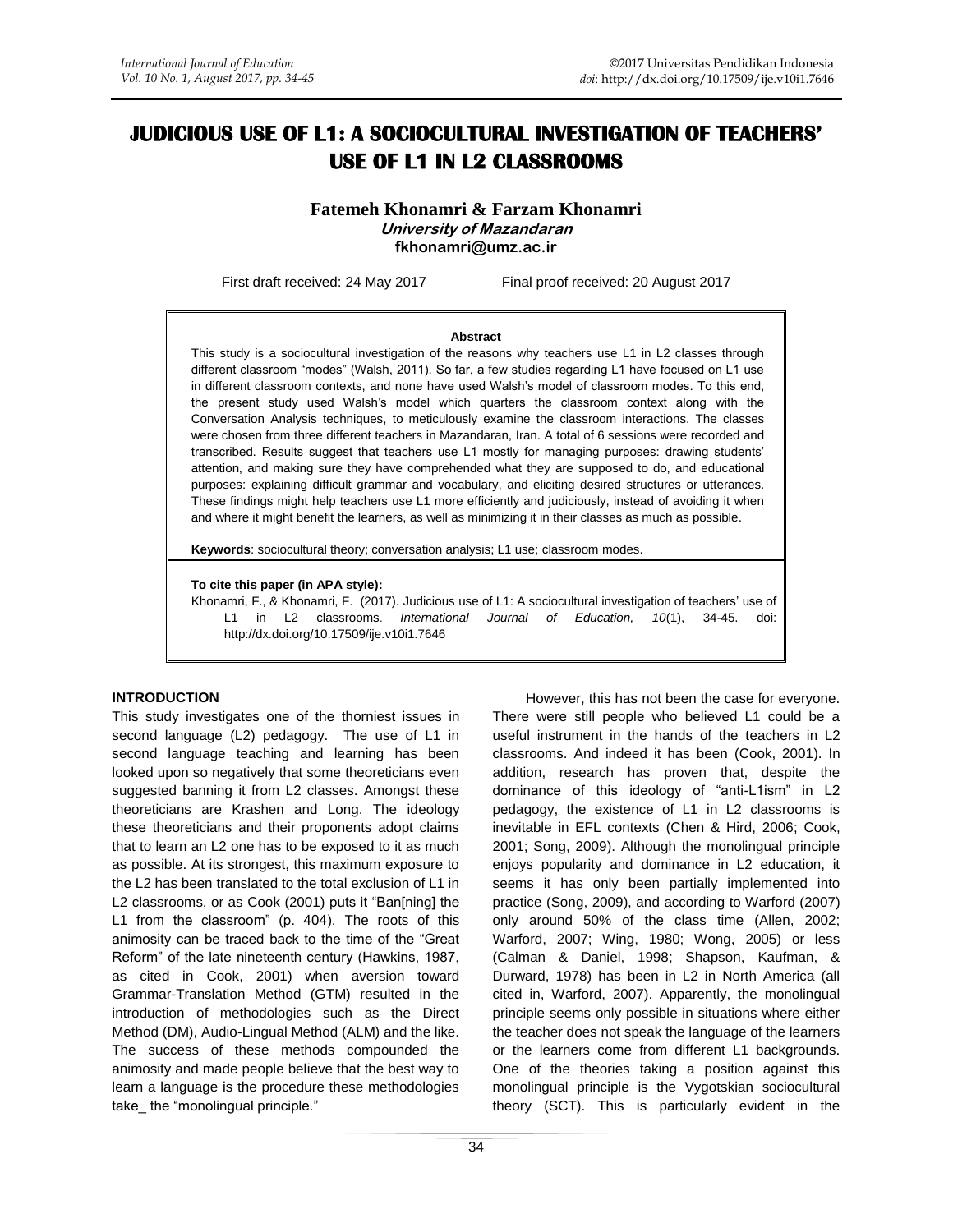sociocultural view of L1 as a "scaffolding tool" [\(Antón &](#page-10-4)  [DiCamilla, 1998;](#page-10-4) [Brooks-Lewis, 2009\)](#page-10-5). In SCT, (language) learning is a social phenomenon which is achieved through collaborative dialogue, and L1 is just another tool which facilitates this dialogue, and thus improves learning. But the problem which arises here is what [Wells \(1998\)](#page-10-6) has cautioned the teachers about: the extensive use of L1. This is of high importance since the class is the main, if not the only, source for the learners. The debates over the "judicious" use of L1 have been simmering for years, but determining a balance between the use of L1 versus L2 in a classroom seems to be impossible due to the lack of definitive research [\(Turnbull & Arnett, 2002\)](#page-10-7). One way to solve this issue might be recognizing the existence of different micro-context in the classroom with their specific interactional features.

Until recently, the studies on L1 have mostly been on the basis of questions asked from the teachers and/or students about their opinions on whether or not it is a good idea to use L1 in L2 classes [\(Mora Pablo,](#page-10-8)  [Lengeling, Rubio Zenil, Crawford, & Goodwin, 2011\)](#page-10-8). The issue with these kinds of studies might be that they do not actually capture what really goes on in the classroom and it makes it next to impossible to verify what the teachers and students claimed, and prove any of the conclusions drawn. To go around this issue, some studies have used Conversation Analysis (CA) to capture what goes on in the classroom and base their conclusions on these documented evidences [\(De La](#page-10-9)  [Campa & Nassaji, 2009;](#page-10-9) [Samar & Moradkhani, 2014\)](#page-10-10).

[De La Campa and Nassaji \(2009\)](#page-10-9) carried out a study on a German-as-a-second-language classroom to examine the amount, the purposes, and the reasons of L1 use, and concluded that the two teachers under study did not differ significantly in their portion of use of L1 and that they used it for a variety of purposes. They used L1 not only to teach L2 but also to make classroom environment enjoyable. The average amount of L1 used in these classes was 11.3% for the whole classes. In a more recent study[, Samar and Moradkhani](#page-10-10)  (2014) investigated the reasons for teachers codeswitching in L2 classrooms in an EFL context. They came up with eight reasons why teachers use L1: the most frequently cited reason was students' better comprehension. The second one was to check students' comprehension. Other reasons were using the L1 for explaining grammar; comparing and contrasting L1 and L2; using L1 for students' emotional well-being; students' lack of comprehensibility; students' proficiency level; and finally, efficiency.

But what they seem to miss in their studies is to ask this question that "Is the classroom context an indivisible entity or it consists of different microcontexts? Are the classroom interactions of the same type through the class time or they differ? These are the questions [Üstünel and Seedhouse \(2005\)](#page-10-11) made sure not to miss. They carried out a study on six conversation classes at a Turkish university, investigating the sequential organization of "teacher initiated" and "teacher induced" code-switching and came up with three preference organization patterns: (a) teachers code-switched after a pause of more than one second in response to a question in L2 and not receiving any reply; (b) teachers code-switched to L1 to encourage learners to produce turns in L2; and finally, (c) teacher-induced code-switching. Teachers asked students to translate to L1 their L2 utterances to make sure the students have understood the teachers.

Indeed, there seems to be two approaches for answering the above questions. The one [Seedhouse](#page-10-12)  (2004) adopts, which suggests that the classroom context consists of four micro-contexts, namely (a) form-and-accuracy context, (b) meaning-and-fluency context, (c) task-oriented context, and (d) procedural context. And the one [Walsh \(2011\)](#page-10-13) adopts, which argues that the classroom context comprises four "modes," namely (a) managerial mode, (b) material mode, (c) skills and system mode, and (d) classroom context mode.

The managerial mode "accounts for what goes on in the organization of learning. Its prime pedagogic goal is to organize learning in time and space and to set up or conclude classroom activities" [\(Walsh, 2011, pp.](#page-10-13)  [113-114\)](#page-10-13). The materials mode is mainly focused on the materials being used, which is mostly the course book. The skills and systems mode is the mode whose goal is "providing language practice in relation to a particular language system or language skill" (Walsh, 2011, p. 118). The classroom context mode is the mode in which "opportunities for *genuine* communication are frequent and the teacher plays a less prominent role, taking more of a 'back seat' and allowing learners all the interactional space they need" (Walsh, 2011, p. 121, italics mine).

This study, using CA and [Walsh's](#page-10-13) (2011) model of classroom modes, is intended to investigate teachers' purposes of use of L1 in L2 classroom, and investigate the correspondence of L1 use with the pedagogical focus of the particular classroom "mode" it was used in. The results of this study could be significant in a way that it might help teachers not only avoid repelling L1 but to manipulate it "judiciously" in their own and their students' benefits.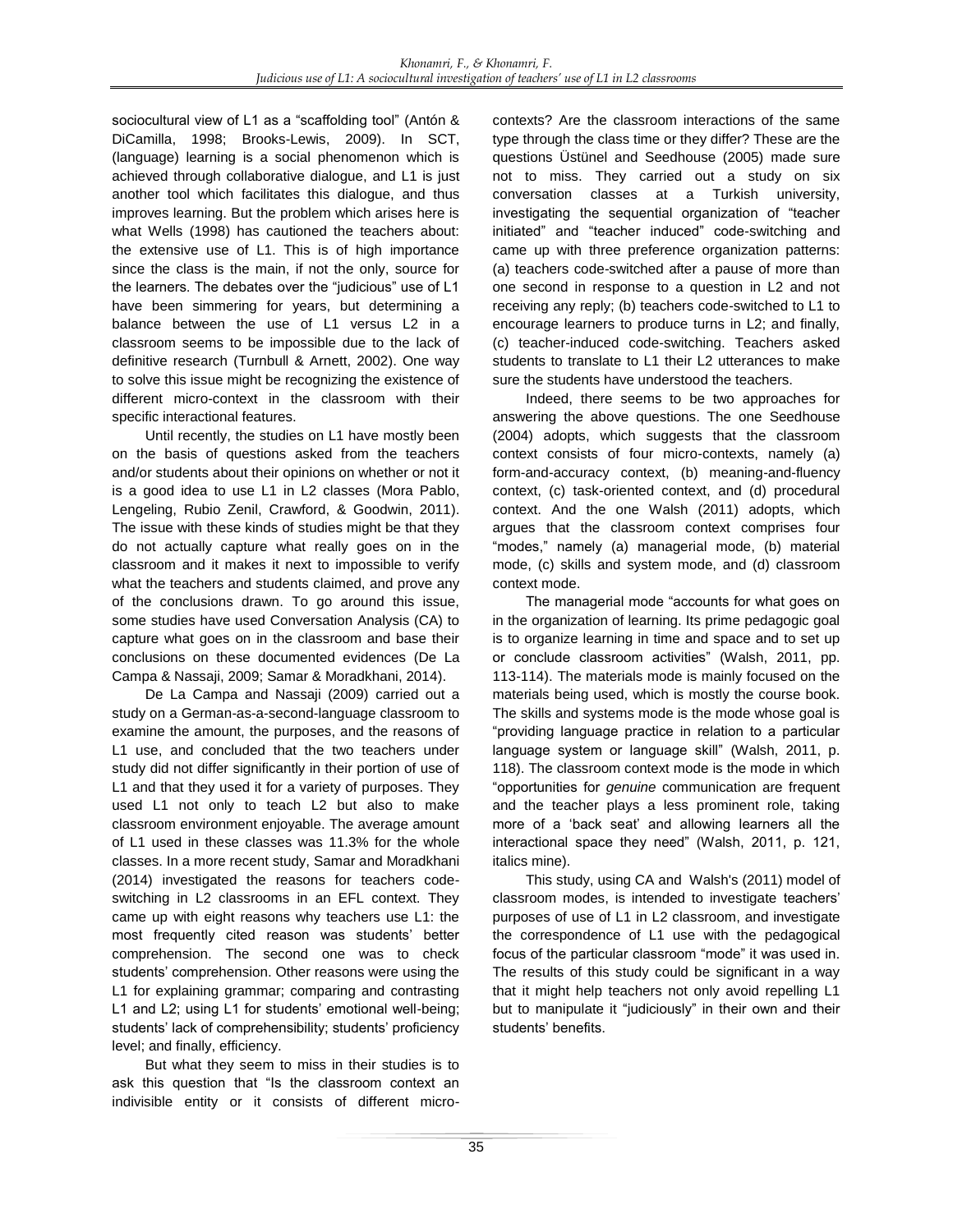#### **METHODOLOGY**

The present study takes a qualitative approach toward data collection and uses Conversation Analysis (CA) for analyzing the data. CA is a methodology for studying and analyzing naturally-occurring spoken interactions, and a powerful instrument in service of SCT. One reason to use CA in this study is because, unlike interviews, it captures what *really* goes on in the classroom and not what teachers and students *think* has happened. Hence, it enjoys a higher validity than interviews and recall sessions, which might not be so accurate. What one, even in an interview right after the class, thinks has happened might be, by far, different from what really has happened. CA records as many bits and pieces of interactions as possible, so as to make the judgments on what has gone on as objective as possible. Another reason to opt for CA in this study is its alignment and congruence with the sociocultural framework.

Although CA was originally a sociological issue, it has been used in other disciplines such as linguistics, sociology and ethnomethodology as well. CA, in a broader sense, "refers to any study of people talking together" [\(Ten Have, 2007, p. 6\)](#page-10-14). It is a multidisciplinary methodology and has been widely used in many different academic areas including second language learning and teaching. Despite the fact that Conversation Analysis is an approach in its own right, with its own theories and logics, SCT views it as just a tool in service of different sociocultural theories of learning [\(Markee & Kasper, 2004\)](#page-10-15). CA has been used in SCT paradigm as a powerful tool for analyzing the nuances of the interactions, and consequently better understanding them. Since this study uses the SCT framework as the theoretical backbone, and aims to base its claims on concrete and provable evidences, the best method to analyze the data of this study is considered to be Conversation Analysis.

CA studies may be questioned regarding their reliability as they do not present their primary data to the readers. Hence the reliability of major parts of their analyses is not available for examination [\(Seedhouse,](#page-10-16)  [2005\)](#page-10-16). On the other hand, however, CA analysts display their analyses so transparently as if giving the reader a tour, in a sense, of the processes of the analysis. They take the hand of the reader and walk them through all the stages of analysis step by step. This, of course, enables the readers to analyze the data themselves and judge the trustworthiness of the analysts' interpretations. Therefore, all the analyses are replicable to the readers themselves.

In case of validity (internal validity), it could be argued that CA studies are internally valid: the data depicts what the researcher(s) claim. This is due to its emic perspective of CA studies. As participants in an interaction produce signals that are comprehensible for the receiving end (the other participant or participants), so, taking an emic perspective puts the analysts in the receiving end of the signals produced. Being on the receiving end, the researcher(s) interpret what any other possible participant, to whom the signals are addressed, would.

The question still remains, however, that to what extend CA findings are generalizable (external validity). It is not far-fetched to assert that CA deals with both particular and general at the same time. Schegloff's (1968, as cited in Ten Have, 2007), introduction of 'distribution rule for first utterance,' for example, seems very generalizable to most telephone conversations. So is [Wong \(2002\)](#page-10-17) sequence types occurring typically in American English telephone conversations, or [Seedhouse \(2004\)](#page-10-12) argument about the relationship between interaction and pedagogy. They all, though discussing some specific cases, can be generalized to other similar situations and instances. Therefore, CA can be considered not only a study of different cases, but also that the finding from those cases are pretty much generalizable to other cases as well.

#### **Data collection**

The data of this study were gathered from three different teachers in two different cities of the province of Mazandaran, Iran. Table 1 below demonstrates some information about these three teachers. It goes without saying that all these teachers share a common L1 with the students. The classes were video-taped either with the institute's own CCTV cameras placed in the classes, or with my own camera shooting the class, accompanied by the institute's CCTV cameras capturing the class from opposite sides in order for having a better picture and hence a better understanding of what goes on in the classroom. A total of 15 sessions were recorded (5 consecutive sessions for each teacher) from which only the last two sessions were selected. The first three sessions were excluded in order to reduce the Hawthorne effect. In order to observe a balance in the data, the same procedure was also taken for the classes in which the researcher was not present and the whole class was video-recorded by the CCTVs. The classes were transcribed, mostly, using Jefferson (1983) model of transcription. The transcripts, then, based on their interactional features, were coded into different modes, according to Walsh's (2011) model of modes. These transcripts were analyzed 3 times with 4 months intervals to verify the intra-rater reliability of the codings. That is, to make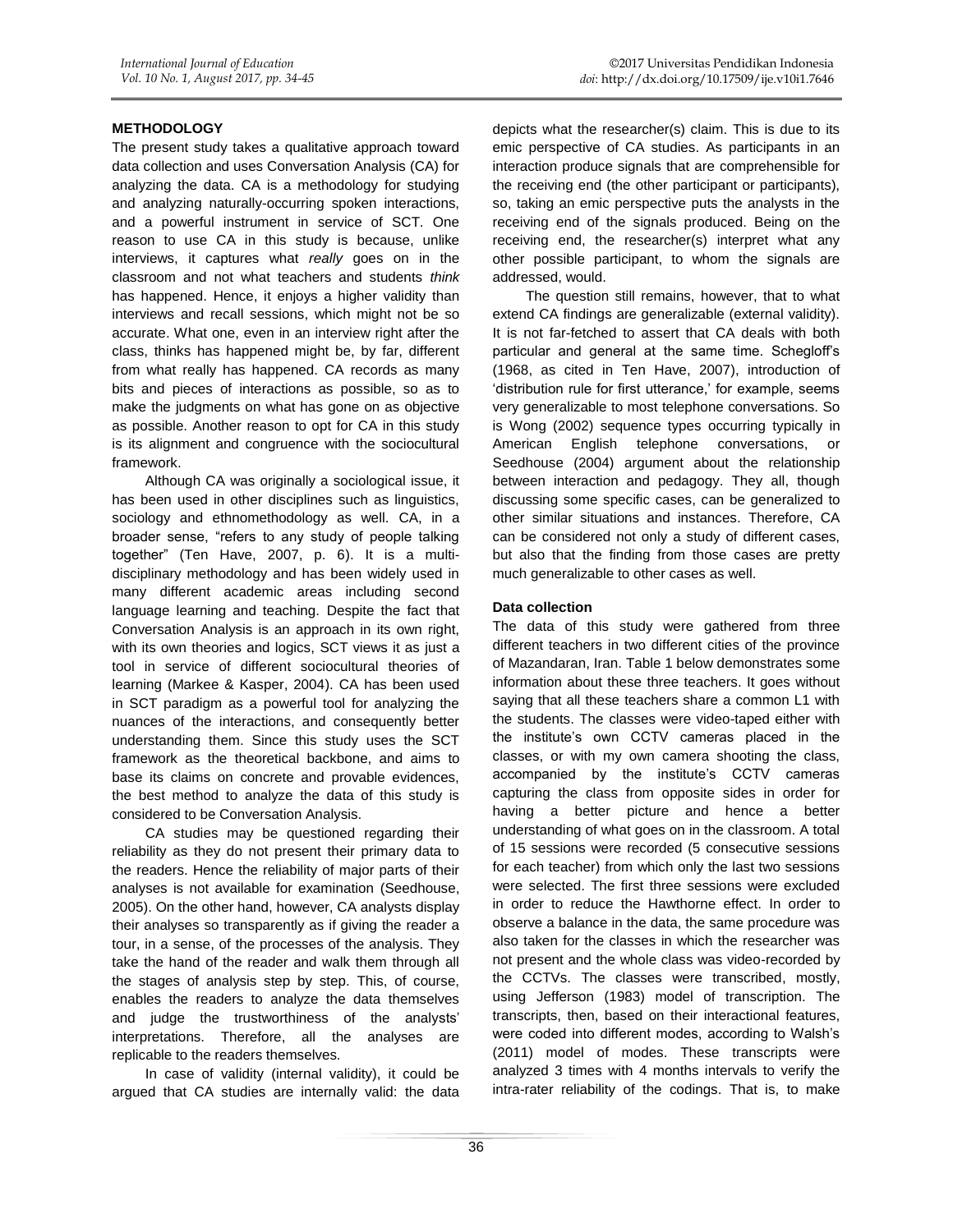sure the interpretations from them were unbiased and remained the same through the course of time.

Due to the qualitative nature of this study, and to provide more meticulous information, the qualitative Table 1

data research software of NVIVO 8 was used to determine the percentage of each mode, and the percentage of L1 and L2 use in each mode.

|                  | Age | <b>Sex</b> | Years of          | Degree and Field of Study             | Level of        |
|------------------|-----|------------|-------------------|---------------------------------------|-----------------|
|                  |     |            | <b>Experience</b> |                                       | <b>Teaching</b> |
| <b>Teacher 1</b> | 29  | Female     | 5                 | B.A.: English Language and Literature | Lower           |
|                  |     |            |                   | M.A.: TEFL                            | Intermediate    |
| Teacher 2        | 30  | Female     |                   | <b>B.A.: English Translation</b>      | Lower           |
|                  |     |            |                   | M.A.: TEFL                            | Intermediate    |
| Teacher 3        | 27  | Male       | 3                 | B.A.: English Language and Literature | Lower           |
|                  |     |            |                   | M.A.: English Literature              | Intermediate    |

#### **Data analysis and discussion**

One mode in which the use of L1 was more conspicuous and abundant than others was the managerial mode. When teachers wanted to organize the class or when they wanted to attract students' attention to a point, for example, on how they should carry out an exercise, they preferred to use L1 to avoid any misunderstandings for the students and consequently their following requests for clarifications on what they were supposed to do and how they were supposed to do the exercise. The following is an example of such instances that teachers used L1 in order to make sure no more misunderstandings are going to happen in the future.

## **Extract 1 (Teacher 1)**

- 1. T: you were supposed to interview one of your friends or family members.
- 2. Ss: (inaudible)
- 3. S1: Ms. TEACHER */tr.: I have written a conversation instead of an interview,.. er.. is there a problem?/*
- 4. Ss: (inaudible)
- 5. T: */tr.: who else has done his/her homework incorrectly?/*
- 6. S2: */tr.: I'm not sure if I have done it correctly or not/*
- 7. S3: */tr.: I have definitely done them all incorrectly/*
- 8. S4: */tr.: may I, I didn't do it because I had absolutely no idea on what to do/*
- 9. T: */tr.: from now on, everybody has to listen carefully when we are talking about the homework. Who didn't understand it should say it right away so that their problem would be solved immediately. It is unacceptable if you come the next session and tell me that you didn't understand what you were supposed to do, or you did mistakenly. Then don't get upset with me when I made some*

*decisions about you. It is not a threat, but when I tell you something you are not listening at all. Don't say she is a strict teacher… it is going to be a mutual relationship. If the teacher treats you well, then you have to do your work well, too. Just study your lessons, just that. If it was going to be a one way relation that I come here and teach you and receive no feedback from you, then I wouldn't teach either. Why should I teach? Make myself tired?... ok. I said it in Farsi so that you don't forget it and also you understand it completely./*

Extract 1 is an extract from one of the classes of Teacher 1 and it takes place in the first 10 minutes of the class. The teacher had assigned the students some homework in the previous session, but almost no student did it, or if they have, they mostly did it incorrectly. So the teacher started a long turn (turn 9) to solve the issue once and for all. The teacher, as she stated it at the end of her turn, */I said it in Farsi so that you don't forget it and also you understand it completely./*, used Farsi (L1) so that the students could understand completely what she said to them and not to forget it. Her choice of language, according to her own accounts was of twofold: She assumed that if she had said it in English the students would not have noticed as much and consequently they would forget it. So she opted for Farsi so as to attract students' attentions so that they would not forget. And that was only, and only if they had understood the teacher in the first place.

Hence the second reason was to make the students understand what she told them. This is evident in turn 6, when S2 states */tr.: I'm not sure if I have done it correctly or not/*, and turn 7, where S3, quite confidently, states that she has definitely done them all incorrectly. These two turns depicts that these students, at least, have not comprehended the teacher's demands which were pronounced in English in the previous session (Extract 2). Therefore, the teacher,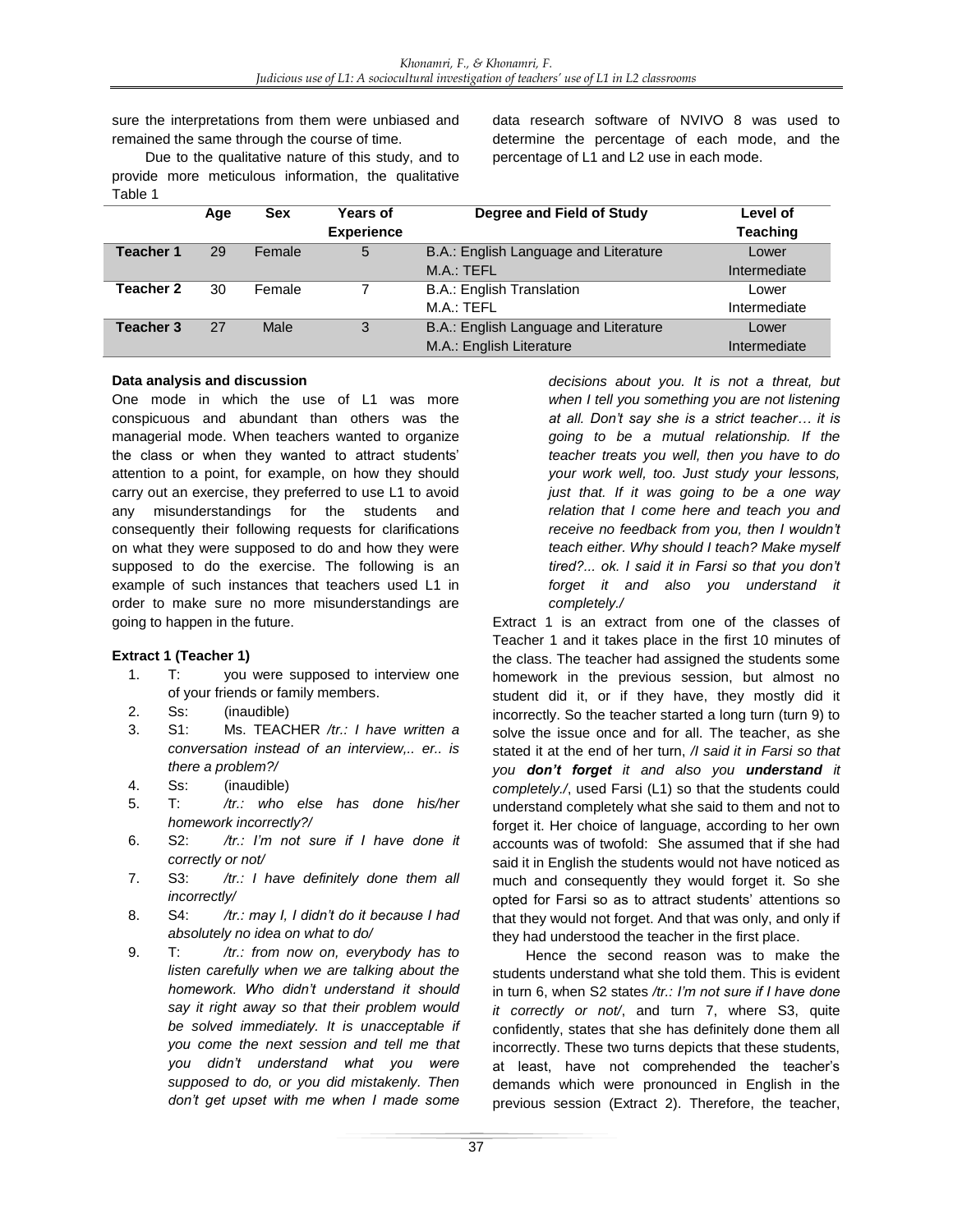due to the fact that her pronouncing the homework in English in the previous session had caused the preceding interactions to take place, assumed that if she says it in English the students might misunderstand her again, and do something that is not the preferred action she expects. Consequently, she used L1 to make sure the affiliation of students' response with her demand. By using Farsi she wanted to make sure no one is going to make the same mistake ever again.

Her reasons, as she herself uttered, was to attract the students' attention to what she told them (managing the classroom environment), and also to make sure they would comprehend what she said entirely. These uttered and inferred claims are in line with the literature regarding L1. [Kraemer \(2006\),](#page-10-18) for instance, identifies eight functions for L1 use by teachers in L2 classes of which using L1 for classroom management is one of the most frequently stated purposes. [Rolin-Ianziti and](#page-10-19)  Brownlie (2002), too, as a part of their findings stated that teachers use L1 for classroom management. [Samar and Moradkhani \(2014\),](#page-10-10) among others, have counted different purposes for using L1 in L2 classes by teachers. Students' better comprehension, according to them, was the most frequently stated purpose of using L1. This, of course, verifies the second reason mentioned above for using L1 by the teacher. Mitchell [\(1988, as cited in Littlewood & Yu, 2011\)](#page-10-20), as another example, reports on the disciplinary aspect of L1 use by the teachers as one of the two most common reasons for using L1.

We cannot, however, ignore the fact that first; she could have said what she said in English and then translated it into Farsi. But she did not do so. That, arguably, could be inferred as her reluctance to spend so much time on that and in a sense "waste the classroom time." As [Atkinson \(1987\)](#page-10-21) notes, using L1 is a valuable technique for exploiting the class time. Therefore, she went straight for the L1 so that she could save more time on what she had to cover during that session.

We cannot also ignore the fact that there still could be another reason other than the abovementioned, and that is the teacher's inability to state what she said in English. This assumption, however, seems very improbable due to the teacher's experience and knowledge of English that she could not utter those sentences in English. Nonetheless, it remains unproven, because the teacher was not afterwards asked to reproduce the utterances in English.

Extract 2 is the last minutes of the session preceding the session in which Extract 1 took place. This is the session in which the teacher announced the homework for the next session.

## **Extract 2 (Teacher 1)**

| 1. | for the next session do the exercises<br>T:            |  |  |  |  |
|----|--------------------------------------------------------|--|--|--|--|
|    | of your workbooks                                      |  |  |  |  |
|    | $\rightarrow$ /tr.: and the other thing you should do/ |  |  |  |  |
|    | The interview. Listen. Interview one of your           |  |  |  |  |
|    | friends or family members about TV shows.              |  |  |  |  |
|    | What's her favorite TV show, what doesn't he           |  |  |  |  |
|    | like, why. He/she, whatever. And what's your           |  |  |  |  |
|    | idea. Do you agree with him or not. Do you             |  |  |  |  |
|    | disagree with him or not.                              |  |  |  |  |
| 2  | S1: er., write?                                        |  |  |  |  |

3. T: */tr.: of course/* 

As the extract displays Teacher 1 used English (L2) for announcing the homework for the next session. The point, however, is in S1's utterance in turn 2 of the extract. She asked the teacher whether or not to write the assignment. This utterance is interpretable as S1's comprehension of the teachers demand, that she has understood what the homework was and she was just asking for more clarifications on its form. But that is not true. Because she is the same student who in Extract 1, turn 3 confessed that she has mistakenly written a conversation instead of an interview. A case of disaffiliation with the teacher's demand due to her misunderstanding of the teacher as a result of the teacher's using L2.

Another point about Extract 2 lies in the second line of the teacher's turn in turn 1. In this turn, Teacher 1 announced to the students the homework for the next session, which consisted of doing the exercises of their workbooks and an additional task, an interview. The point is that to highlight this matter that the students have to do two things for their homework, the teacher used Farsi (L1). While still in the managerial mode, she used Farsi to make the transition from one requirement to the second one. By doing this, she kept the probability of her students misunderstanding her at a very low level. This is evident in Extract 1, when the students, in the following session, were absolutely aware of a second task to carry out as homework even though they did not do it. This is especially evident in S4's account in Extract 1 where she claims that she has not done the required task because she did not know what to do. This account of S4 can be interpreted as her awareness of a second task for homework. Therefore, we can conclude that teacher 1's use of L1 to highlight the transition and attract the students' attention to the fact that there are two assignments has perfectly worked out and the students truly noticed that there are two tasks to be done for homework.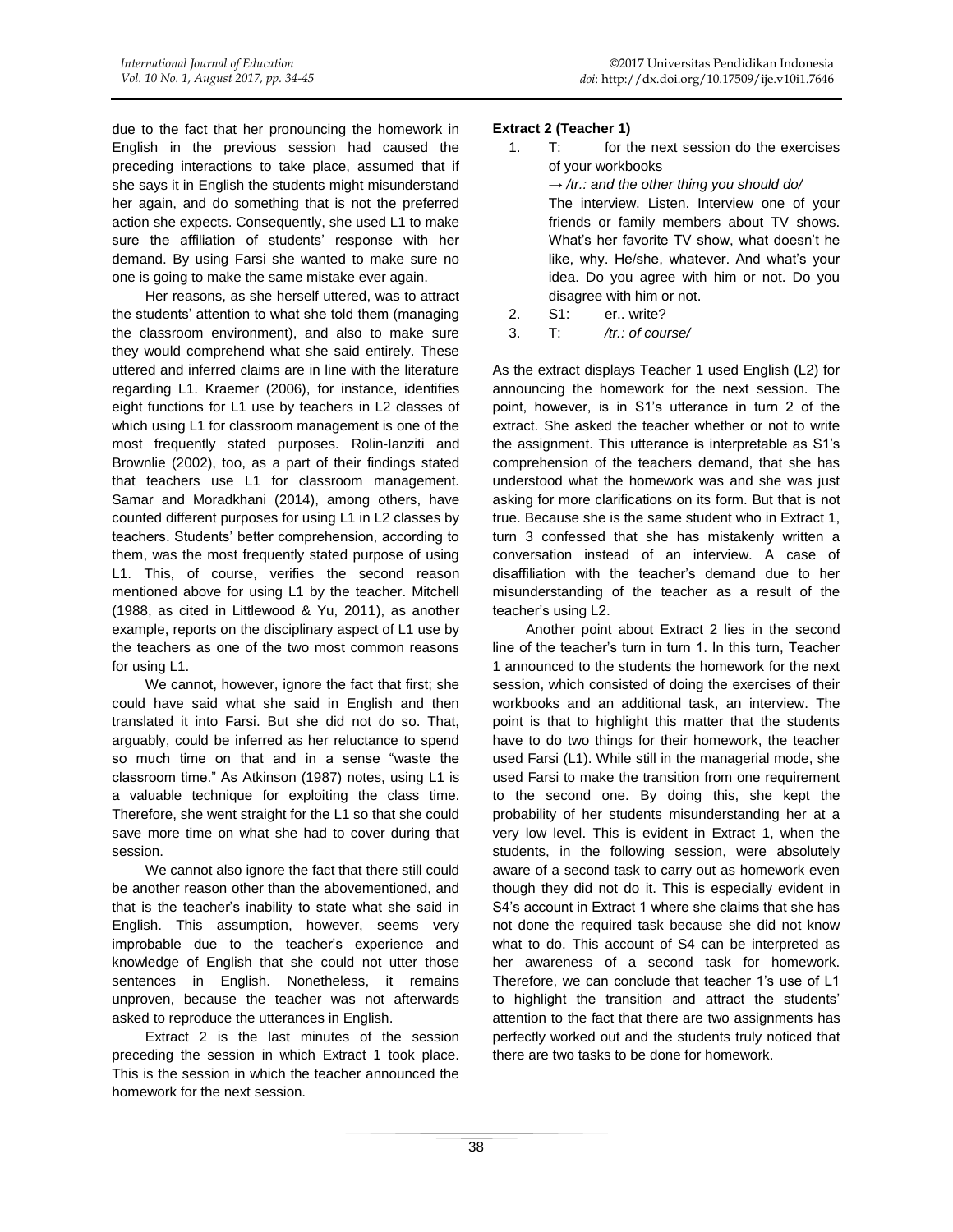Another instance of using L1 in the managerial mode and for attracting the students' attention can be found in Extract 3 below.

#### **Extract 3 (Teacher 2)**

- 1. T: the writing on page 63 is the topic of your next writing.
	- →*/tr.: let's see what it has for you/*

my favorite TV show. Think of your favorite TV show. Answer the questions.

And there is a sample writing for you.

*/tr.: see how it has instructed you. The questions that are in the writing for you or the questions I tell you to write for your writings, you are not supposed to just answer those questions. You should use those questions to write a paragraph or two about the topic. Not answering the questions one by one. Your writing skills are getting more advanced and you should move on from writing a sentence to writing a paragraph. Ok, let's see what it has for you./*

My favorite TV show

Extract 3, depicts the part of the class in which the teacher (Teacher 2) announced the homework for the next session. We can see that the teacher made use of both English and Farsi in one single turn. The first time she used Farsi she did it to turn the students' attention to what followed. She showed the transition from her own talking to reading from the book by using L1 as an indicator of this transition. The teacher has, most probably, assumed that by using Farsi (L1) she could draw the students' attention more effectively and consequently avoid any repetition or misunderstanding. This assumed conception of this teacher's is perfectly in line with the findings of different studies carried out in the field of second language teaching and learning. Castellotti [\(1997, as cited in Turnbull & Arnett, 2002\)](#page-10-7), for instance, suggested that code-switching (CS) is a useful tool for drawing the students' attention. [Faltis](#page-10-22)  (1990), in the same vein, identified four areas for using L1 in the classroom, one of which capturing the students' attention.

After making sure that she has her students' attention, the teacher switched to English by reading the book. She did not translate the instructions given in the book assuming that the students could understand it. She maintained the English code and continued "and there is a sample writing for you" assuming that she had her students' attention and that they could understand it fairly. After that she switched to Farsi for the second time to make an important note. By doing this, she, most probably, wanted to make sure that students understood what they were supposed to do, and avoid any kind of misunderstanding and disaffiliation. This teacher, too, like Teacher 1 in Extract 1, seemed to have used Farsi to insure everybody understood the points clearly, so that there would not be any excuses for not knowing what to do in the following session.

To see whether or not this choice of code which was, most probably, based on Teacher 2's preconceptions has worked out, we should see the result of the students' writings in the following session. Quite interestingly, in the next session, when the teacher asked some students to read their paragraphs aloud, they all did a relatively fair job. Except for three students who attempted to answer the questions provided in the task, separately, others' writing pieces had more or less the form of a paragraph. It is worth mentioning that one of the three students whose writing pieces consisted of separate answers to the questions was absent in the previous session when the teacher made the point on how to do such exercises in Extract 3. Extract 4 below which is the transcript of a student reading aloud his paragraph can be good evidence to show that Teacher 2's use of L1 for making this point, in order to insure their comprehension, paid off.

#### **Extract 4 (Teacher 2)**

1. S: my favorite TV show is Avaye Baran. It is made in Iran. I like this show because I like dramas and it's a good TV show. The actors and actresses play good in this movie. I like NAME OF AN ACTOR in this TV show very much.

Overlooking its blunders, one can distinguish the preceding extract as a paragraph. With regard to Teacher 2's remark about the students' answering the questions, we can interpret that these students used to answer the questions which were provided for them as help, separately. This is also evident in the writings of those three students mentioned above. The importance of Extract 4, which is just one example of the paragraphs written by these students, is in that it evidently shows the change in the students' behavior as a result of teacher's use of L1 for making the point.

The fact that this teacher, too, used L1 in the managerial mode for making a point and insuring the students' comprehensibility adds to the generalizability and reliability of studies, such as Castellotti [\(1997, as](#page-10-7)  [cited in Turnbull & Arnett, 2002\)](#page-10-7), [Littlewood and Yu](#page-10-20)  (2011), and others, claiming and/or counting this aspect of L1 use as one of the most important or frequent reasons for using L1 in L2 classrooms.

It goes without saying, however, that we can still argue that this teacher could have used English for explaining the homework at the first place, and then if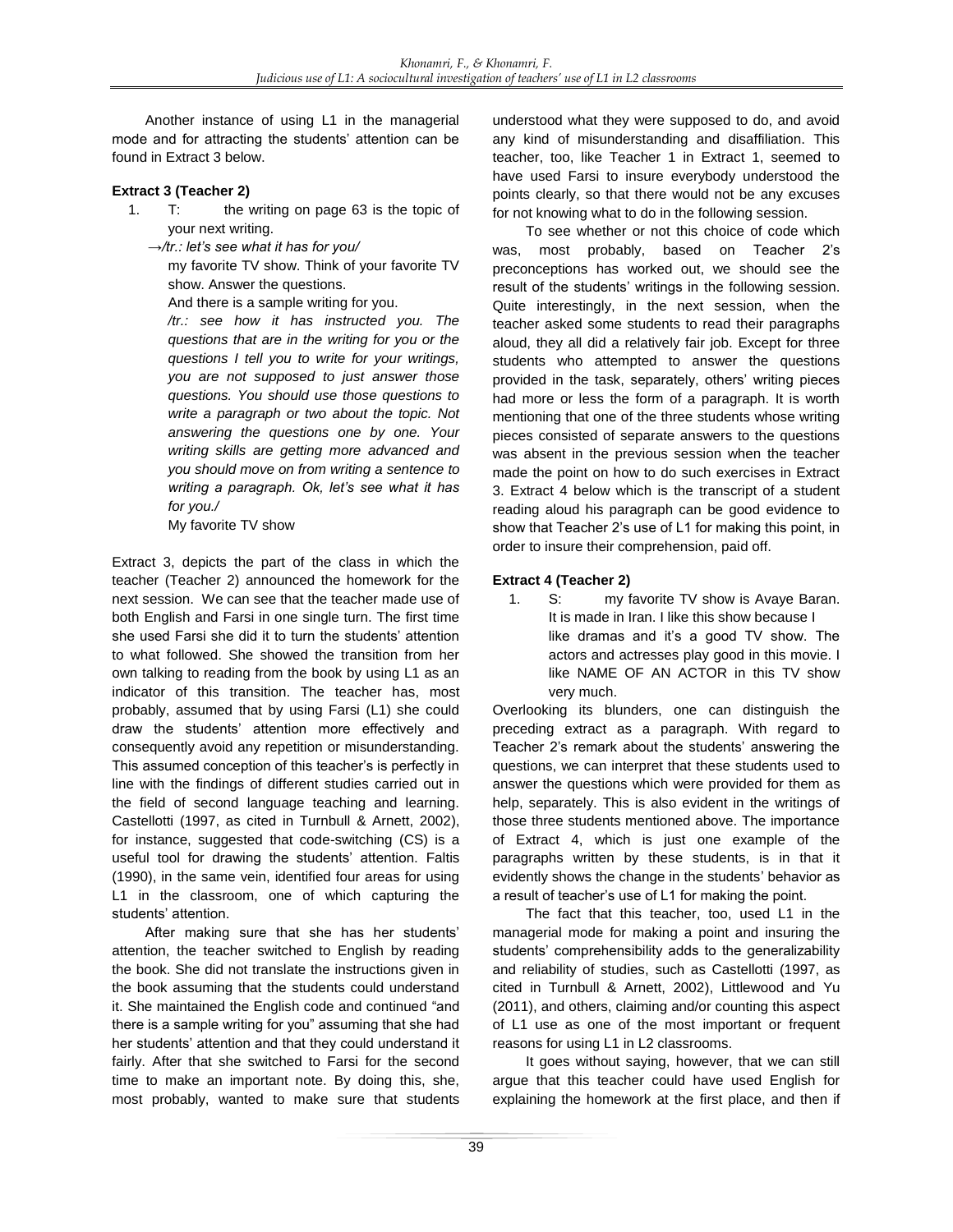the student did not understand it, she could have translated it, but as in Extract 1, it might be inferred as the teacher's time management technique that she skipped the English part to save the class time for other activities to be covered in that particular session.

The managerial mode occupied nearly 20 percent of the classroom time, on average, from which nearly 12 percent was in Farsi and only about 8 percent was in English. In simple math, three-fifth of the managerial mode of the data for this study was held in Farsi, and only two-fifth of it was held in English. Of course, this is the total amount of use of L1 by both teachers and students, i.e. the percentage of the class which Farsi was used in regardless of who used it. These numbers are amazing considering the advice, and sometimes rules, teachers have to follow to minimize, and sometimes abandon L1 and maximize L2.

Using L1 in order to draw the students' attention and displaying transition is not merely restricted to the managerial mode. Another classroom mode in which the role of L1 can be considered as crucial is the skills and systems mode. This is the mode whose focus, according to [Walsh \(2011\)](#page-10-13) is to enable learners to produce correct forms and manipulate the target language. This mode is naturally replete with formfocused corrective feedback. Using L1 in this mode, in the data of this study, relied heavily on the subject matter to be taught and learned. If the subject was relatively easy or that the students were more or less familiar with it, then the interactions took the form of sequential IRFs and the use of L1 was more restricted to transition indicators. On the other hand, however, if the subject matter was challenging and difficult for the students, then the extent of L1 use increased and it was used as a tool for explaining the points and decreasing the cognitive load of the learners [\(Scott, 2008\)](#page-10-23), as well. One instance of using L1 to indicate transition in skills and systems mode can be found in Extract 5 below.

#### **Extract 5 (Teacher 3)**

- 1. T: um umm when did you graduate from high school
- 2. S1: (6.0) (inaudible)
- 3. T: when when the question is when
- *→/tr.: say six years ago/*
- 4. S1: six years ago
- 5. T: make.. make a complete sentence I=
- 6. S1: I graduated from school six years ago
- 7. T: six years ago um umm why did you um eat food last night
- 8. S2: why did?
- 9. T: why did you eat food last night
- 10. S2: because I was err hungry
- 11. T: yes (because I was hungry I was hungry) umm why STUDENT why are you tired today
- 12. S3: (7.0) errr
- 13. T: *→/tr.: say because because I worked a lot/* 14. S3: err because I umm worked very
- 15. T: much
- 16. S3: much

Extract 5 is part of a Teacher 3's class in which past tense was being taught. In this part the teacher tried to have students practice the patterns and internalize it. In turns 3 and 13 the teacher guided the students how to answer, or what to answer by telling them the Farsi equivalent and asking them to reproduce it in English; however, he did not seem to rush it. In turn 3, it seems that the student had some difficulty understanding the question; this is interpretable through the six-second pause S1 made before he said the inaudible part of the transcript. The teacher, nonetheless, did not provide a translation of the question word "when," instead he repeated it, putting the emphasis on the word "when" in order not to be mistaken by any other words like "where," and asked the student (S1) to answer hypothetically by saying /*tr.:say six years ago/*. Hence, the teacher provided the student with both the meaning of the word "when" in the question, and also an answer to the question which the student had to reproduce in English.

In turn 13, the teacher, after a long seven-second silence, presumed that the student (S3) could not answer or she did not know what to answer, so he (the teacher) interfered and helped the student by providing an answer in Farsi and asking her to reproduce it in English.

Eliciting desired structures from the students and encouraging them to produce turns in L2 can also be seen in other studies such as [Üstünel and Seedhouse](#page-10-11)  (2005). They argued that teachers used Turkish (L1) in order to make the students produce the desired structures. In another study, [Rolin-Ianziti and Brownlie](#page-10-19)  (2002) suggested that L1 is used by teachers to motivate the students to speak the TL in the classroom. Teacher 3's use of Farsi (L1), in this study, insured that the teacher did not provide the students with the English structure when they were supposed to practice it, and at the same time he elicited what he expected to hear from them. He actually induced the students to make the preferred response he desired. This could be considered a valuable asset available for teachers who share the same first language with the students, or who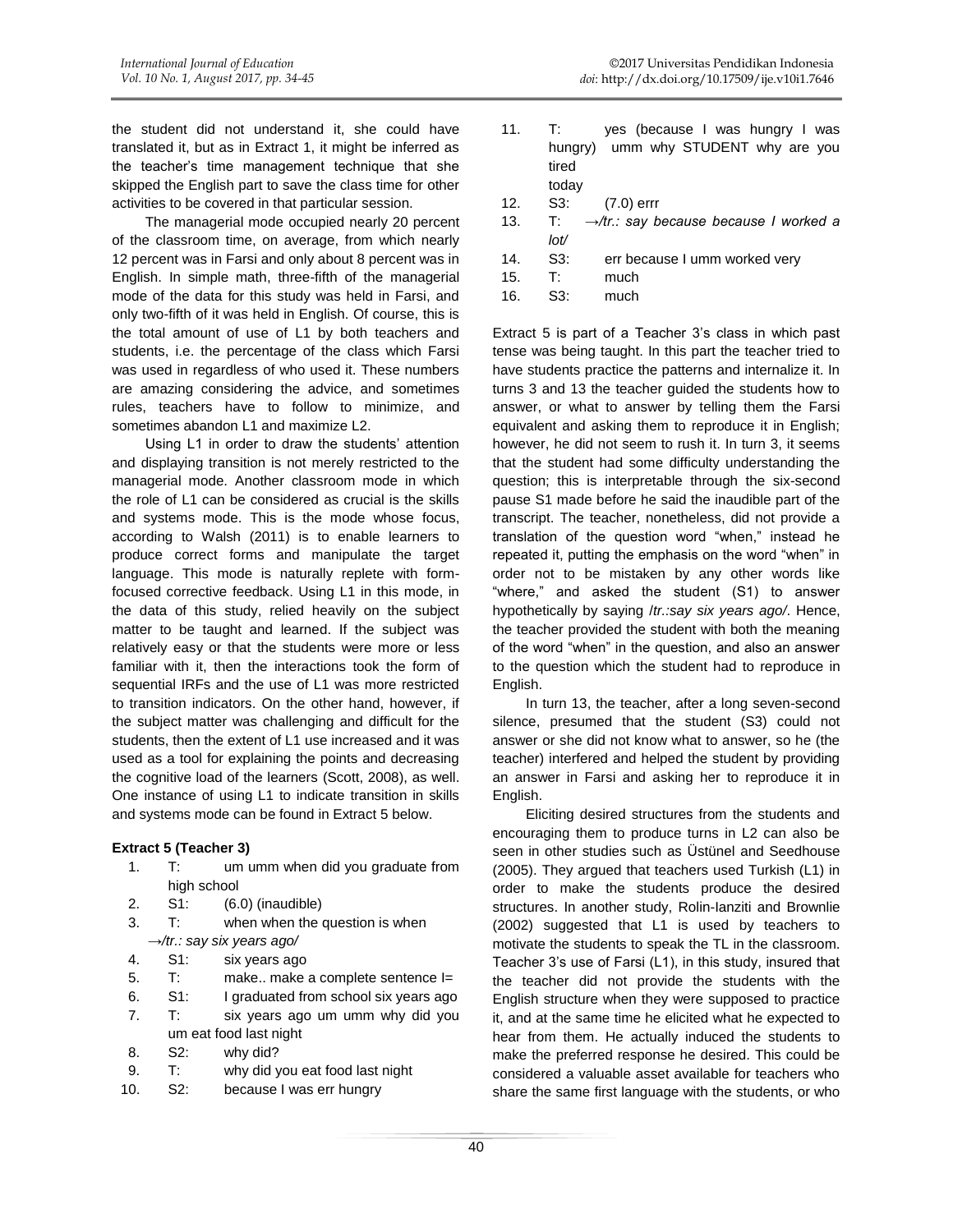are familiar with the students' first language. It can also be seen as an advantage for teachers familiar with their students' L1 over teachers who come from a different  $L1.$ 

As for the portion of occupying the class time the case was different for the skills and systems mode. On average, skills and systems mode occupied about 23 percent of the classroom interactions from which the percentage of Farsi ranged from 0.5 percent to approximately 20 percent of the whole. That is, in some cases this 23 percent could be divided as 22.5 percent English and only 0.5 percent Farsi. Or it could be seen to be as nearly 20 percent Farsi and only 3 percent English. Because of this vast range and huge difference between the percentages of L1 use in different classes, I decided not to state the average, since it did not seem very expressive of the fact, and opted for stating the two extremes. One reason for this huge difference could be that, whenever a teacher wanted to teach something new, something the students were not familiar with previously, they used Farsi more often to explain it, hence the major part was held in Farsi. However, whenever a teacher wanted to teach something the students were already familiar with, or whenever they wanted to practice the already taught materials, they mostly used English and switched to Farsi very rarely to make some points, hence the major part in English.

The third out of four modes of the classroom is the materials mode. This is probably the most dominating mode in the classroom modes, since there is typically a course book and that book determines everything that goes on in the classroom: the activities, the interactions, and the discussions, if any. The book determines the whole process of instruction in the class: the grammar and the vocabulary taught, all were, as if, dictated to the teacher by the book, in the classes observed. This dominance is also evident in Table 2 below, demonstrating the allocation of about 57% of the classroom time to this mode. However, the percentage of L1 use in this mode was not as conspicuous as the previously mentioned two modes: about 8 percent of the whole. In simple words, from the total of 57 percent, about 49 percent was held in English, and nearly 8 percent in Farsi. The reason for this could be seen in the interactions taking place in this mode which are mostly short, often one word, and that whatever the teachers say is mostly written in the books and students can read them and understand them better, hence there appears to be no need to switch to Farsi.

The use of L1 in this mode, too, can be considered twofold: making students understand, and attracting their attention. This could be considered the mode in which the least amount of L1 is used. This may be due to the nature of its interactional feature, which is the IRF sequence. The turns are mostly short, may be a single word in some instances, and the words used are either known to the learners or they are presented to the students in the books in the form of "complete the sentences with the words in parentheses." Therefore, very little genuine interaction happens that is not scripted and comes from the students' own initiatives. However, when there come the times that there are some interactions the students and the teachers seem to avoid missing the opportunity of using their L1 as in Extract 6 below.

# **Extract 6 (Teacher 1)**

- 1. T: we will check er… number three, I always skip the sad parts of the movies skip. STUDENT 1.
- 2. S1: do or have something that you should do or have to
- 3. T: and you mean letter? (.) no no yes ok you find the dictionary meaning? And which one a to h is the correct answer or definition for skip Yes STUDENT 2 (1.0) STUDENT 2.
- 4. S2: */tr.: we have found the dictionary meaning/*
- 5. T: uhuh, and you didn't find anything for (2.0) STUDENT3 what's your idea? No idea. STUDENT4 (12.0) *→/tr.: so what is the answer for it/*

number three.

6. Ss: b…..b…..b to not watch something

Extract 6 is part of a class in which an exercise was being done in the class. The students were supposed to have looked up the meanings of the new words in their dictionaries and then match the words with the corresponding definitions given in their books. In turn 1 the teacher asked for a matching definition to which students had to provide a letter from A to H that matched the definition with the word, but the student (S1) provided a dictionary meaning for it which was disaffiliative with the teacher's request. Then in turn 3 the teacher asked for the answer from another student (S2). S2 also showed disaffiliation by commenting that she, too, had just found the dictionary meaning, as she said "I have found the dictionary meaning," and she has not matched the word with the definition. Then again, in turn 5 the teacher tried some other students, but when she did not get any answers she switched to Farsi, desperately, perhaps, and said /*tr.: so what is the answer for it*/. That seemed like an impetus that triggered the students and they finally provided the answer for the question. This seemingly small switch to Farsi made a difference between affiliation and disaffiliation. By using L1 the teacher made the students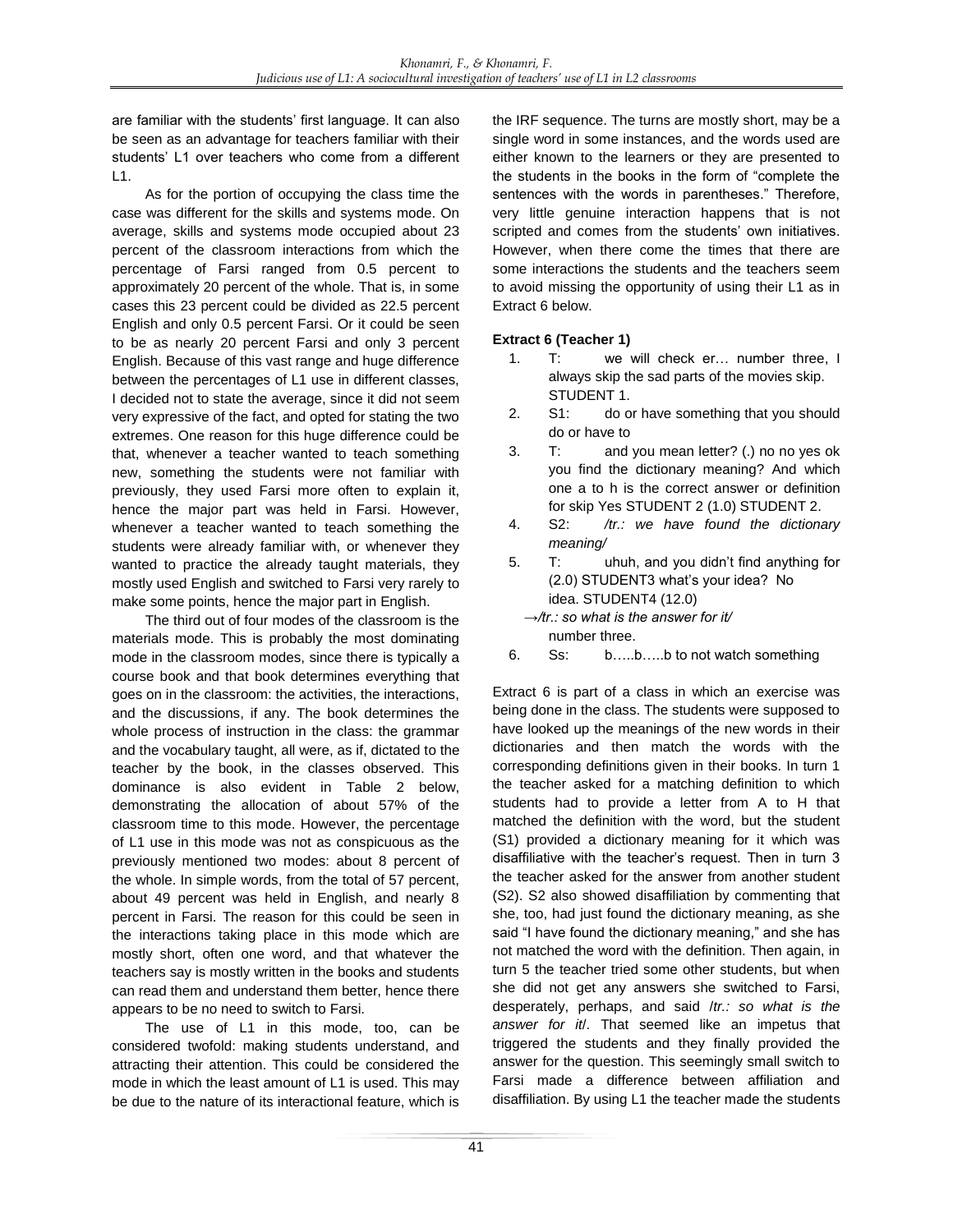answer the way she wanted. It appears that the students had difficulty understanding the teacher and therefore the teacher switched to Farsi in order to make the students aware of what she was looking for. As in Extract 5 above, use of L1 resulted in affiliation of the students' response with the teacher's demand. Such utilization of L1 can also be seen in [Üstünel and](#page-10-11)  Seedhouse (2005). As one of the findings of their study, they found that teachers use L1 in order to insure the affiliation of their students' responses with their demands.

Another instance of using L1 in the materials mode is for attracting the students' attention. One such instance can be found in Extract 7 below.

#### **Extract 7 (Teacher 2)**

- 1. T: I don't know anything about Iranian football.
	- *→/tr.: ok, let's move on to/ reading* Before listening to the reading, what do you know about the reality show? ((writing on the board)) reality show
- 2. S3: er…it…er…it..er…shows the person…the real..realli:z */tr.: no/* really=
- 3. S: =real person
- 4. T: realities?
- 5. S3: uh huh,
- 6. T: uh huh
- 7. S3: real person */tr.:yes…no/* people's realities life.

As can be seen in Extract 7, the teacher used L1 equivalent of a, seemingly, very simple English phrase "ok, let's move on to." Here the intention of the teacher must have been something other than making students comprehend what was said to them, since it seemed crystal clear, based on the researcher's own evaluation of the class, when shooting the classes, their level of proficiency, and the book the students were studying, that the students could not have any difficulty understanding "ok, let's move on to the reading part." So, the teacher's use of the L1 equivalent must have intended to capture the students' attention to what followed it. The teacher seemed to believe that if she used Farsi, it could more easily and more effectively attract students' attention. In this occasion, it may be clear that the teacher could not have any difficulty  $$ language difficulty – producing the English equivalent. So the only possible explanation for using Farsi was to make students notice what she was going to say following the Farsi phrase. Examples like this are very abundant through the data among different teachers. Words or phrases like */tr.: ok*/ and /*tr.: now/* are among the most frequently used discourse markers that show

the use of L1 for the sake of capturing students' attention and also to announce clearly the transitions from one mode or activity to another, or within one mode or activity. The point about this extract is that the students noticed the transition, thanks to the teacher's use of L1, terminated the previous discussion and started to talk about the new topic raised by the teacher. As in Extracts 2 and 5, it can be seen that the teacher's aim to attract the students' attention by using L1 is fulfilled in this extract.

The last of the four modes of the classroom, discussed in this paper, is the classroom context mode. According to [Walsh \(2011\),](#page-10-13) as mentioned earlier, this is the mode in which there are more opportunities for genuine interactions. The teacher plays a less prominent role and allows the students to take the initiatives and control the flow of the conversations themselves. This mode provides the opportunity for students to use what they have learned. The teacher's taking a "back seat" role allows the students to learn how to take turns in talking, how to show they want an opportunity to talk, and lots of other things that they would not otherwise learn, since it is always the teacher who determines who to talk, what to talk, and how much to talk. Therefore, this mode, according to CLT, must be very important.

All the above mentioned emphasize how important the classroom context mode is, nevertheless, in complete surprise – maybe shock would be a more appropriate word! – there was no classroom context mode to be found in the whole classes observed. No teacher, without any exception, provided the class with such opportunity.

This lack, if I may call it, may be due to the bookoriented nature of the classes observed and that the whole process of teaching and learning is determined by the books used in the courses. Another reason for this lack may be the amount of material that the teachers have to cover during each course and that does not allow them to dedicate some time to such conversations and activities. Of course, this cannot justify the inexistence of the classroom context mode. Maybe this is why the so called "Free discussion" classes exist, in which people discuss different topics and share their ideas and opinions with others. This might show the recognition of the importance of this mode and its interactions in language learning, nonetheless, it requires the learners to attend to another class, which means one needs to spend more money and time. This might be a controversial issue but its discussion is unrelated to the topic of this study.

All in all, the reasons teachers use L1 are summarized in Table 3. Teachers use L1 (a) to make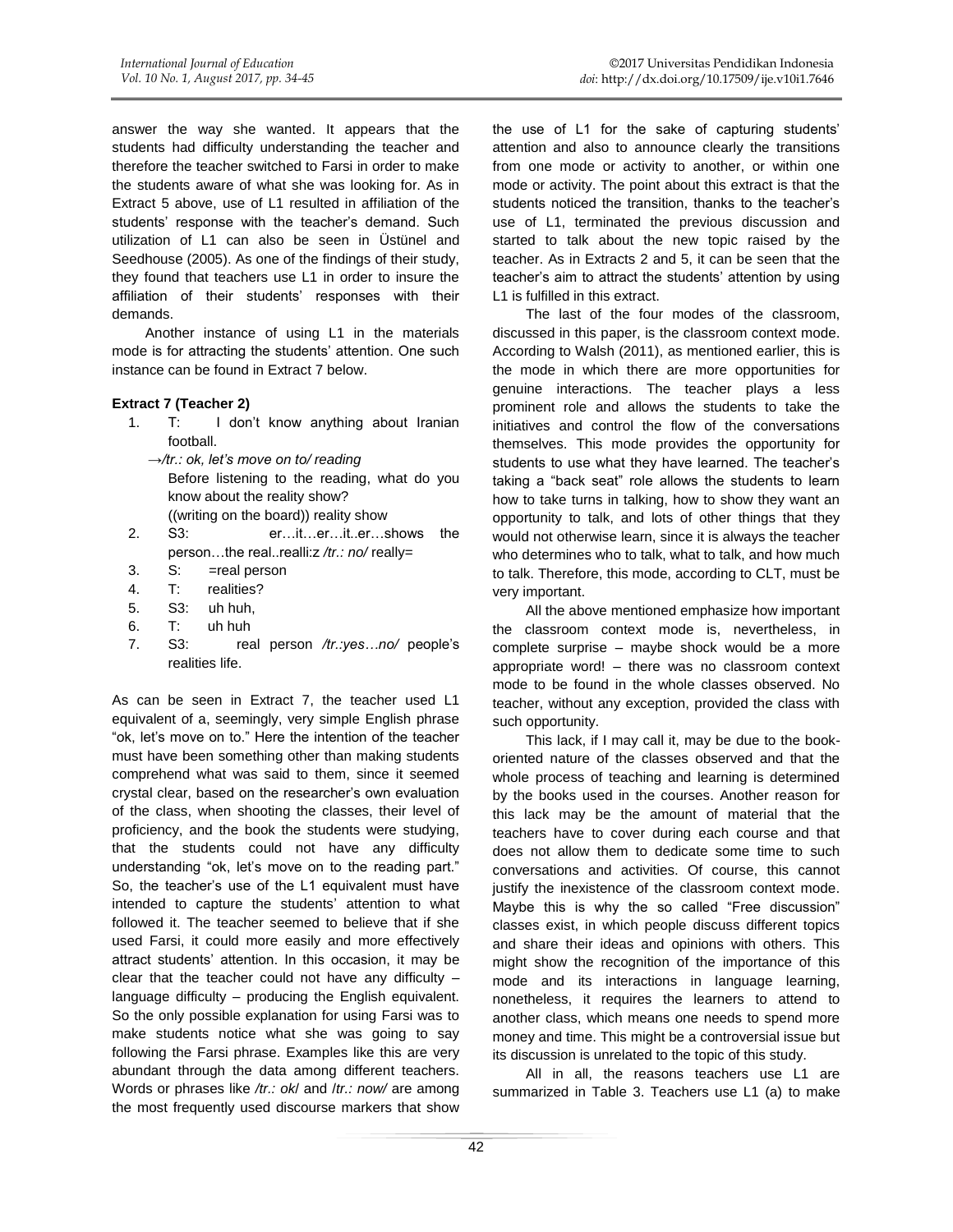sure students understand what was said to them completely; (b) to turn students' attention to what followed; (c) to make sure students would not forget what was said to them; (d) to elicit the desired structure; and (e) to teach grammar and/or vocabulary; (f) to display a transition from one activity to another or within an activity; and (g) to save the time of the class. There could, of course, be some other reasons for both students and teachers to use L1 as establishing a rapport as mentioned in [Mora Pablo et al. \(2011\),](#page-10-8) or providing scaffolded help as in [Antón and DiCamilla](#page-10-4)  (1998) and many others.

## **DISCUSSION AND CONCLUSION**

Although these three teachers were advised not to use L1 in their classes or minimize its use, and not to allow students to use it, a great portion of the classes (as depicted in Table 2) were in Farsi.

This is in line with studies claiming L1 use is unavoidable in EFL context [\(Chen & Hird, 2006;](#page-10-1) [Cook,](#page-10-0)  [2001;](#page-10-0) [Song, 2009\)](#page-10-2).

| <b>Classroom modes</b>    | <b>Total percentage</b> | <b>Percentage of Farsi</b> | <b>Percentage of English</b> |
|---------------------------|-------------------------|----------------------------|------------------------------|
|                           | (average)               | used (average)             | used (average)               |
| <b>Managerial mode</b>    | $~120\%$                | $~12\%$                    | $~1.8\%$                     |
| <b>Material mode</b>      | $~1.57\%$               | $~1.8\%$                   | $~19\%$                      |
| <b>Skills and systems</b> | ~23%                    | $\sim 0.5 - \sim 20\%$     | $\sim$ 22.5 - $\sim$ 3%      |
| mode                      |                         |                            |                              |
| <b>Classroom context</b>  |                         |                            |                              |
| mode                      |                         |                            |                              |
| Total                     | 100%                    | 20.5-40 %                  | 60-79.5%                     |

## **Table 2 (The average percentage of each classroom mode)**

#### **Table 3 (The reasons for using L1 in each mode)**

| <b>Modes</b>           | <b>Reasons</b>                                                                          |
|------------------------|-----------------------------------------------------------------------------------------|
| Skills and             | 1. To draw students' attention to what followed.                                        |
| system mode            | 2. To make sure students understand what was said to them.                              |
|                        | 3. To explain the difficult and important grammatical points.                           |
|                        | 4. To save the time of the class.                                                       |
|                        | 5. To elicit the desired structure.                                                     |
| <b>Managerial mode</b> | 1. To draw students' attention to what followed.                                        |
|                        | 2. To make sure students understand what was said to them.                              |
|                        | 3. To display transitions from one activity to another (or within one single activity). |
|                        | 4. To save the time of the class.                                                       |
| <b>Material mode</b>   | 1. To draw students' attention to what followed.                                        |
|                        | 2. To make sure students understand what was said to them.                              |
|                        | 3. To save the time of the class.                                                       |
| <b>Classroom</b>       |                                                                                         |
| context mode           |                                                                                         |

Teachers use L1 for various reasons: (a) to make sure students understand what was said to them completely; (b) to turn students' attention to what followed; (c) to make sure students would not forget what was said to them; (d) to elicit the desired structure; (e) to teach grammar; (f) to display a transition from one activity to another; and probably (g) to save the time of the class. It is apparent that in some cases the teachers made use of L1 to convey the meaning in the quickest form possible in order to save the time of the class. All these purposes can be gathered together under the umbrella notion of preference. This means that, teachers switch to L1 for the preceding reasons to make sure the preferred response to their questions, requests, demands and so on.

As can be seen in Table 3, reasons like grabbing students' attention and making sure of their comprehension are recurring invariably in almost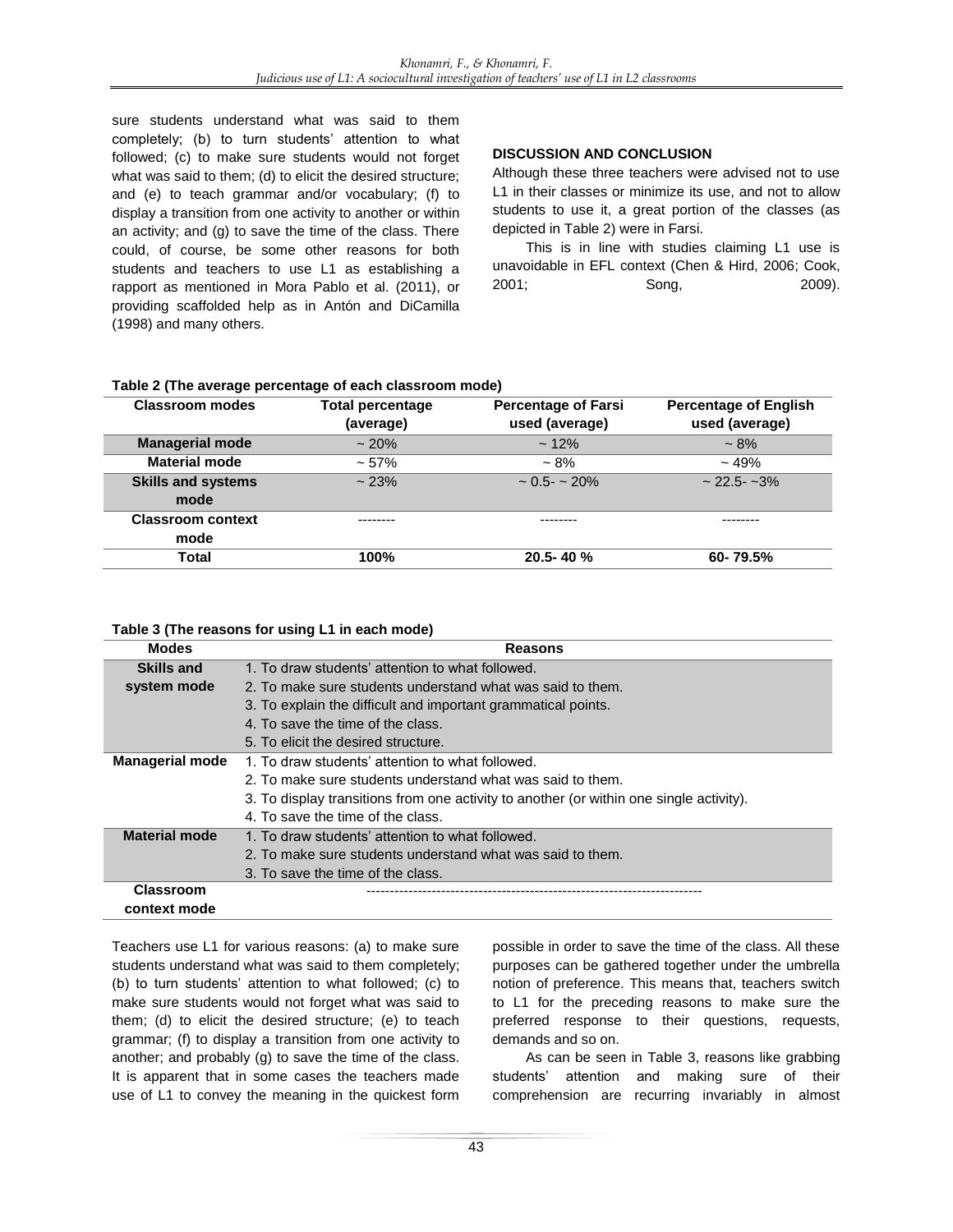(because there was no classroom context mode) all the classroom modes. And reasons like explaining difficult grammar and/or vocabulary and eliciting the desired structure or utterance were constrained to the skills and systems mode. Based on these findings, one may reason that teachers can educate their learners about transitional markers in L2 explicitly in early levels, and

#### **REFERENCES**

- <span id="page-10-4"></span>Antón, M., & DiCamilla, F. (1998). Socio-cognitive functions of L1 collaborative interaction in the L2 classroom. *Canadian Modern Language Review, 54*(3), 314-342.
- <span id="page-10-21"></span>Atkinson, D. (1987). The mother tongue in the classroom: A neglected resource? *ELT journal, 41*(4), 241-247.
- <span id="page-10-5"></span>Brooks-Lewis, K. A. (2009). Adult learners' perceptions of the incorporation of their L1 in foreign language teaching and learning. *Applied Linguistics, 30*(2), 216-235.
- <span id="page-10-1"></span>Chen, R., & Hird, B. (2006). Codeswitching in EFL group work in China. *Language, Culture and Curriculum, 19*(2), 208-219.
- <span id="page-10-0"></span>Cook, V. (2001). Using the first language in the classroom. *Canadian Modern Language Review, 57*(3), 402-423.
- <span id="page-10-9"></span>De La Campa, J. C., & Nassaji, H. (2009). The amount, purpose, and reasons for using L1 in L2 classrooms. *Foreign Language Annals, 42*(4), 742-759.
- Dickson, P. (1996). *Using the target language: a view from the classroom.* Slough: NFER.
- <span id="page-10-22"></span>Faltis, C. (1990). New directions in bilingual research design: The study of interactive decision making. *Language distribution issues in bilingual schooling* (56), 45.
- Franklin, C. E. (1990). Teaching in the target language: problems and prospects. *Language Learning Journal, 2*(1), 20-24.
- Jefferson, G. (1983). Issues in the transcription of naturally occurring talk: Caricature versus capturing pronunciational particulars. *Tilburg Papers in Language and Literature, 34*, 1– 12.
- Language Use and Social Interaction (PDF Download Available). Available from: https://www.researchgate.net/publication/299 696013\_Language\_Use\_and\_Social\_Interac tion [accessed Aug 21, 2017].
- <span id="page-10-18"></span>Kraemer, A. (2006). Teachers' use of English in communicative German language classrooms: A qualitative analysis. *Foreign Language Annals, 39*(3), 435-450.
- <span id="page-10-20"></span>Littlewood, W., & Yu, B. (2011). First language and target language in the foreign language classroom. *Language Teaching, 44*(01), 64- 77.
- <span id="page-10-15"></span>Markee, N., & Kasper, G. (2004). Classroom talks: An introduction. *The Modern Language Journal, 88*(4), 491-500.

make them sensitive to these utterances, so that teachers would not have to use L1 for such reasons. By doing this, the use of L1 in L2 classes can fall into its minimum: explaining difficult grammar and vocabulary, and eliciting the desired structure or utterance. The former, nonetheless, can fade away as the proficiency level of the learners increases [\(Woodall, 2002\)](#page-11-0).

<span id="page-10-8"></span>Mora Pablo, I., Lengeling, M. M., Rubio Zenil, B., Crawford, T., & Goodwin, D. (2011). Students and teachers' reasons for using the first language within the foreign language classroom (French and English) in Central Mexico. *Profile Issues in Teachers Professional Development, 13*(2), 113-129.

- <span id="page-10-19"></span>Rolin-Ianziti, J., & Brownlie, S. (2002). Teacher use of learners' native language in the foreign language classroom. *Canadian Modern Language Review, 58*(3), 402-426.
- <span id="page-10-10"></span>Samar, R. G., & Moradkhani, S. (2014). Codeswitching in the language classroom: a study of four EFL teachers' cognition. *RELC Journal, 45*(2), 151-164.
- <span id="page-10-23"></span>Scott, V. M. (2008). What's the problem? L2 Learners' USE of the L1 during consciousness‐raising, form‐focused tasks. *The Modern Language Journal, 92*(1), 100-113.
- <span id="page-10-12"></span>Seedhouse, P. (2004). The organization of turn taking and sequence in language classrooms. *Language learning, 54*(S1), 101-140.
- <span id="page-10-16"></span>Seedhouse, P. (2005). Conversation analysis and language learning. *Language Teaching, 38*(04), 165-187.
- <span id="page-10-2"></span>Song, Y. (2009). An investigation into L2 teacher beliefs about L1 in China.
- <span id="page-10-14"></span>Ten Have, P. (2007). *Doing conversation analysis*: *A practical guide*. london: Sage.
- <span id="page-10-7"></span>Turnbull, M., & Arnett, K. (2002). Teachers'uses of the target and first languages in second and foreign language classrooms. *Annual review of applied linguistics, 22*, 204-218.
- <span id="page-10-11"></span>Üstünel, E., & Seedhouse, P. (2005). Why that, in that language, right now? Code‐switching and pedagogical focus. *International Journal of Applied Linguistics, 15*(3), 302-325.
- <span id="page-10-13"></span>Walsh, S. (2011). *Exploring classroom discourse: Language in action*. London: Routledge.
- <span id="page-10-3"></span>Warford, M. K. (2007). L1 vs. L2 in the foreign language classroom: new findings. *The NECTFL Review, 60*, 50-67.
- <span id="page-10-6"></span>Wells, G. (1998). Using L1 to master L2: A response to Anton and DiCamilla's' Socio-cognitive functions of L1 collaborative interaction in the L2 classroom'. *Canadian Modern Language Review, 54*(3), 343-353.
- <span id="page-10-17"></span>Wong, J. (2002). " Applying" conversation analysis in applied linguistics: Evaluating dialogue in English as a second language textbooks. *IRAL, 40*(1), 37-60.